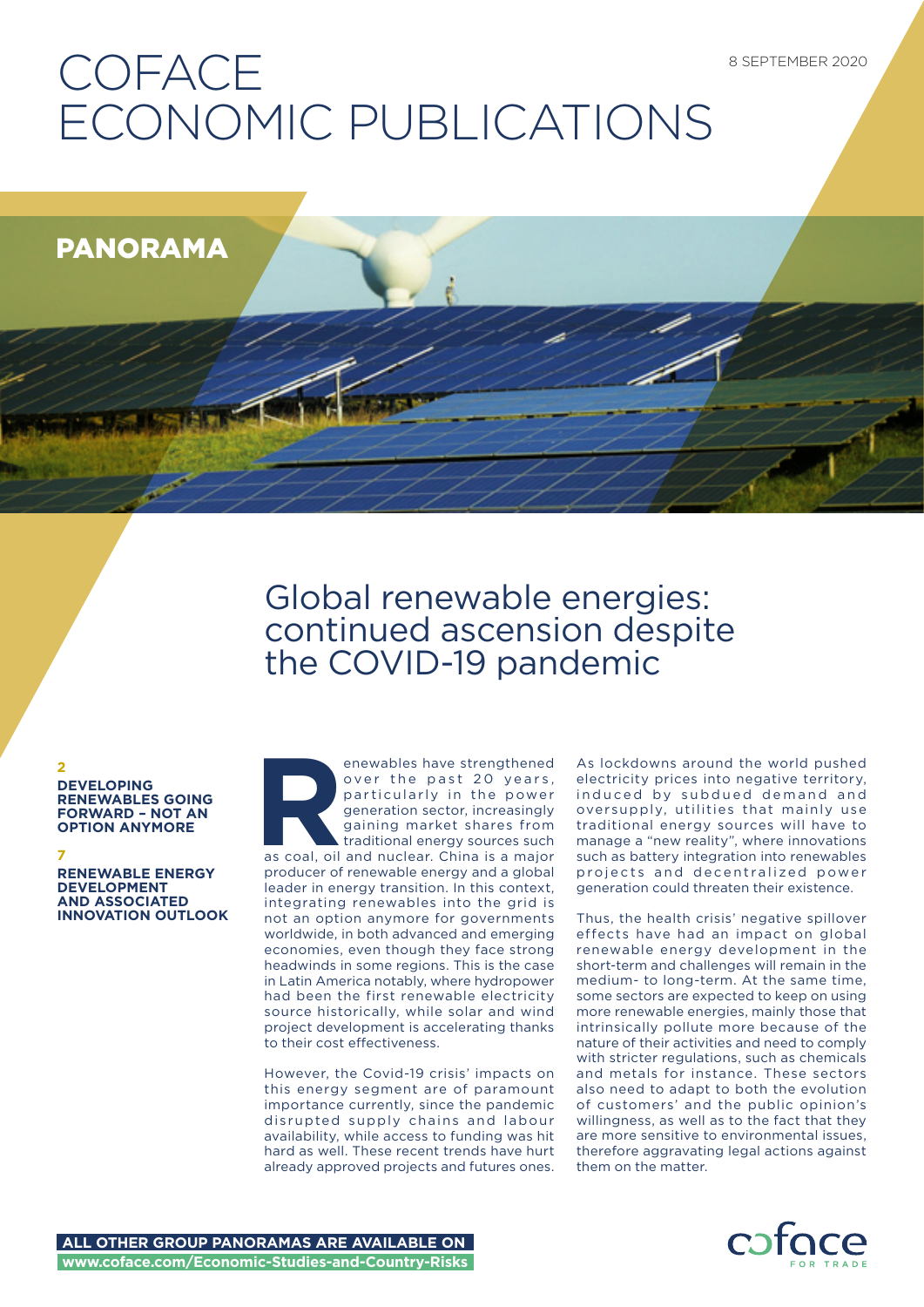**PANORAMA**

**2 COFACE ECONOMIC PUBLICATIONS GLOBAL RENEWABLE ENERGIES:** CONTINUED ASCENSION DESPITE THE COVID-19 PANDEMIC





Patricia KRAUSE, Economist for Latin America, *São Paulo, Brazil*



Khalid AIT-YAHIA, Sector Economist and Statistician, *Paris, France*

# 1 **DEVELOPING RENEWABLES GOING FORWARD – NOT AN OPTION ANYMORE**

## **Taking stock on renewable development worldwide**

## Chart 1:

Global electricity matrix – Installed capacity (percentage of total)



Year 2000 Year 2019

Source: Irena - International Renewable Energy Agency, Coface

Since the early 21<sup>st</sup> century, renewable energy development has gained representativeness in the global electricity matrix. According to figures from the International Renewable Energy Agency (IRENA), renewable resources have gained momentum in recent years, increasing from 21.8% of total global electricity installed capacity in 2000 to 34.7% in 2019, mainly thanks to the rising global consensus that a carbon-based economy is unsustainable. This is underpinned by the link between energy use and climate change<sup>1</sup>. Moreover, fossil fuel availability and reserves are finite, and their price volatility can add to market uncertainties. It is also worth noting that a change within the use of renewable energy sources has been observed. While in 2000, hydropower accounted for 93% of total global renewable capacity, this ratio dropped over time, reaching 47% in 2019. This can be explained by the fact that other sources, notably solar and wind, have gained representativeness in the global matrix (see Chart 1).

According to the International Energy Agency's (IEA) estimates, global CO<sub>2</sub> emissions are expected to decline by roughly 8% year-on-year (YoY) in 2020, to the level they were a decade ago. However, this result is not a consequence of renewables development, but a knock-on effect of the COVID-19 pandemic. The renewable energy sector, although not immune from the health crisis' spillover effects, is expected to show higher resilience compared to fossil energies and other sectors. For instance, China added 11.52 gigawatts (GW) of new solar generation capacity during the first half of the year, according to China National Energy Administration figures (slightly higher than the 11.4 GW added in the same period of 2019).

Investments and new auctions on the development of renewable projects worldwide are likely to be postponed to 2021, but not cancelled. Indeed, the IEA's Global Energy Review 2020 estimates that renewables will be the only electricity source to expand year-on-year in 2020. This anticipation is based on the fact that rising installed capacity and priority access to the grid in some markets will enable renewables resilience (a larger share of supply as non-renewables have been pushed out).

In terms of installed capacity expansion, growth is expected to slowdown overall this year. Coface anticipates that this will be mainly due to ongoing supply chain disruptions and delays in project execution (as side effects of lockdowns), alongside increasing difficulties to access funding in a moment of higher global risk aversion. Having said this, the IEA forecasts that 167 GW of renewable capacity will be added in 2020, a 13% drop compared to the rise in 2019 (albeit still set to increase by 6% this year). For 2021, it expects renewable power additions to bounce back to 2019 levels.

Furthermore, while the sharp drop in oil prices (which accelerated due to the COVID-19 crisis) does affect the cost-competitiveness of renewable sources, there is still strong public support for

1 Climate Change 2014 Report, the Intergovernmental Panel on Climate Change (IPCC), 2014. https://www.ipcc.ch/site/ assets/uploads/2018/02/AR5\_SYR\_FINAL\_SPM.pdf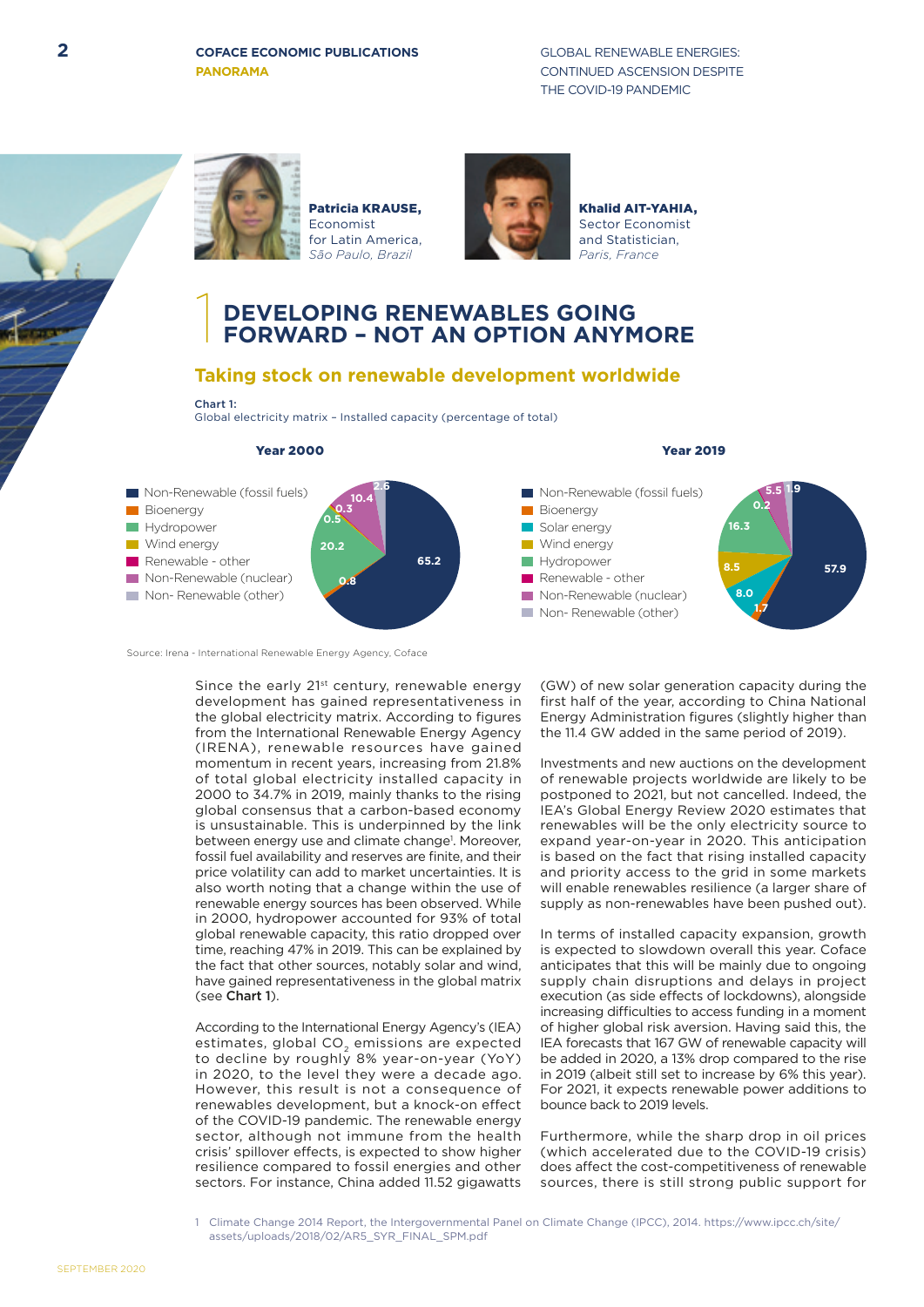cleaner electricity resources in the post-pandemic era, which is favourable to the renewable energy outlook worldwide. Moreover, this is in a context where decision makers have in mind that depressed

#### Chart 2:

INSERT 1:



Source: Lazard's 2019 analysis of renewables costs, Coface

oil prices will not last forever and that there are negative externalities in continuing to use fossil energy sources massively versus developing various sources of renewable energies. This is a long-term trend, which officially started with the 2016 Paris Climate agreement<sup>2</sup>. Moreover, their costs have decreased in recent years thanks to various factors including technological improvements, lower equipment costs and economies of scale (Chart 2). According to BloombergNEF, solar and onshore wind power are now the cheapest new sources of electricity for at least two-thirds of the world's population. It also mentioned that the electricity cost for onshore wind projects has fallen by 9% to USD 44 per megawatt-hour since the second half of 2019, while solar project electricity cost dropped by 4% to USD 50 per megawatt-hour. The prices are even lower in several countries, including the U.S., China and Brazil.

# **China's ambition to lead on renewable energy production**

China is among the countries that aim to lead this ongoing energy transition (see Chart 3 below). The Made in China 2025 plan, first released in May 2015, which seeks to engineer a shift for China from low-end manufacturer to high-end producer of goods, also calls for the increase in renewable energy use and promotes the entrance of large-scale renewable sources in the grid. As a reference, global investments in renewable energy amounted to USD 279.8 billion in 2017, with China accounting for 45% of investments (USD 126.6 billion). In that year, the country witnessed a solar boom and the government was unable to control the high number of projects. In 2018, a policy shift took place in order to pull back the solar sector and prevent additional capacity from being built (still investments stood at USD 91.2 billion). Finally, they decreased to USD 83.4 billion in 2019, with the leading position maintained. It is also worth noting that

China's race to develop renewables also reached overseas, driven by top-tier local companies (notably China´s State Grid Corporation) who took the lead in global renewable energy value chains. The country´s rapid development of renewable energy signals not only an increase in these energy sources, but also the geopolitical benefits of investing in clean energy sources. China´s renewable investments mostly target OECD member countries in Europe, rather than developing economies. From 2010 to 2017, China invested USD 3.6 billion in renewable energy in Germany, while the largest non-OECD recipient, Pakistan, received only USD 1.6 billion from Chinese investments for this purpose. For instance, from 2010 to 2017, China´s outbound EU investments in wind energy totalled USD 6.8 billion<sup>3</sup>. Overall, this long-term trend should not be reversed by the COVID-19 pandemic.



2 The 2016 Paris Climate agreement was signed by 196 governments with the long-term temperature goal to keep the increase in global average temperature to well below 2 °C above pre-industrial levels, and to pursue efforts to limit the increase to 1.5 °C, recognizing that this would substantially reduce the risks and impacts of climate change.

3 Wind Energy: How long will the wind stay in the industry's sails?, Coface, June 2018 https://www.coface.com/News-Publications/Publications/ Wind-energy-how-long-will-the-wind-stay-in-the-industry-s-sails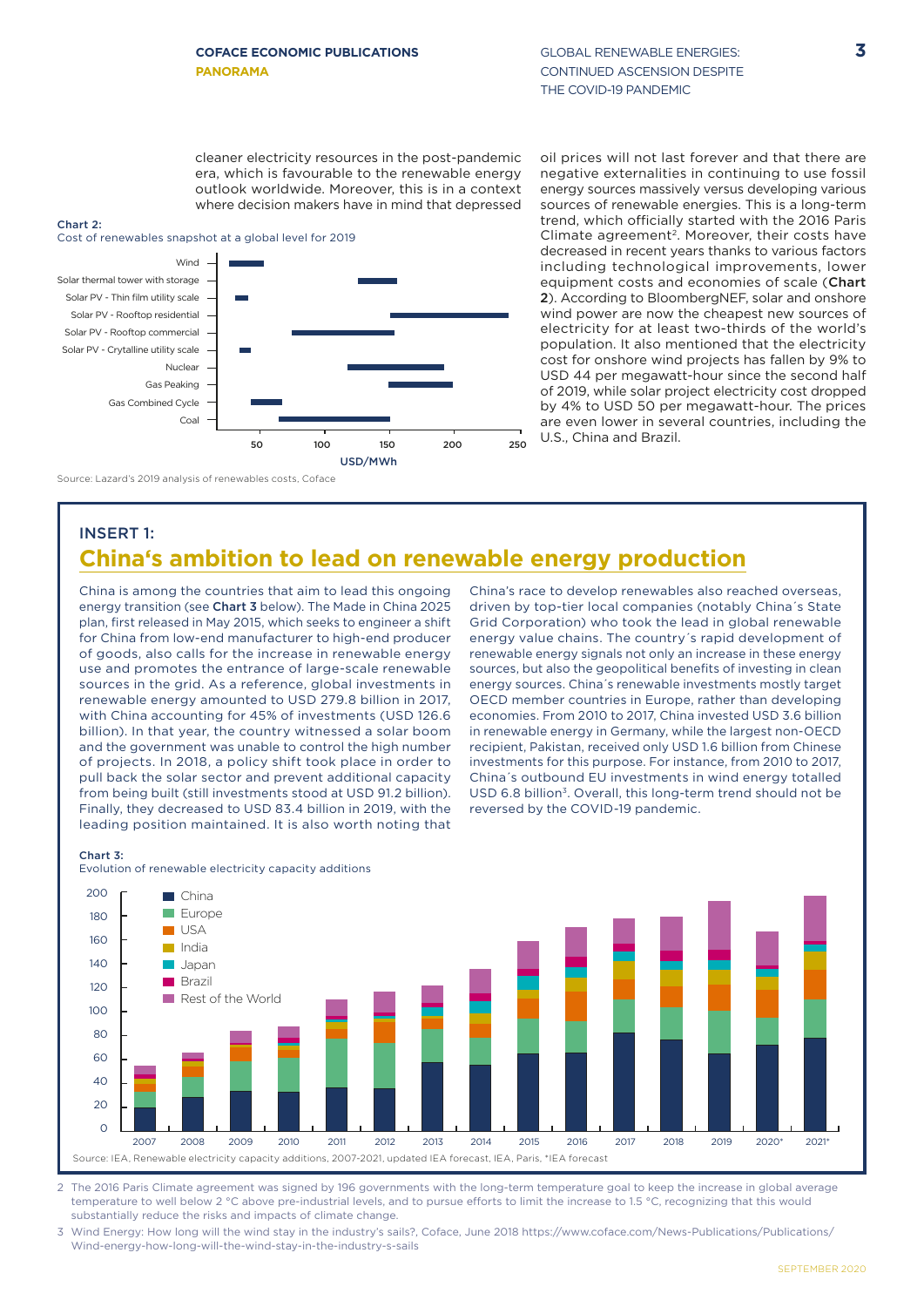## **Developing renewable energy despite headwinds: the case of Latin America**

#### Chart 4:

Electricity Matrix in the three leading Latin American markets



Source: Irena - International Renewable Energy Agency, Coface

#### **Short insight on Latin America's broad track-record and outlook for developing renewable energy**

In the early years of the 21<sup>st</sup> century, many Latin American countries already had their electricity matrix mostly based on cleaner sources, thanks to their large hydraulic potential (materialized by the amount of usable energy from river waters per unit of time). For instance, in 2000, 54% of Latin America´s electricity matrix was composed by hydropower. In that year, countries such as Brazil, Colombia, Costa Rica, Ecuador, Paraguay and Uruguay had over 50% of installed energy capacity linked to renewable resources (basically thanks to hydroelectric). Nonetheless, similarly to other regions, Latin America also started to develop other sources of renewables in the following years.

#### Chart 5:



Source: Irena - International Renewable Energy Agency, Coface

While analysing in detail the situation for the three major markets for renewables in Latin America, namely Brazil, Chile and Mexico (as described in Chart 4), renewable electricity capacity registered relatively strong growth between 2000 and 2019 (see Chart 5). In Brazil, while investments in renewables were mainly driven by hydropower (77% of total renewable capacity added to the grid during the period), development in wind and bioenergy also started (contributing by 11% and 10%, respectively). Meanwhile, in Chile, investments came mainly from solar (38%), followed by hydropower (32%) and wind (23%). Finally, in Mexico they were led by wind (44%), solar (30%) and hydropower (20%).

Looking ahead, like in other markets worldwide, the sector is expected to feel the negative spillover effects of COVID-19 (such as postponement of investments and new auctions), keeping in mind that Latin America has been among the regions that struggled most to control the pandemic. Nevertheless, in the medium- to long-term, the overall global outlook for renewables development should remain bright. The success or failure of moving forward will depend on the local political and regulatory environment. That being said, the scenario diverges between the three Latin American countries. Chile seems best positioned for the development of renewables in the postpandemic era, Brazil is in the "halfway" compared to others and Mexico is the weakest due to recent erratic energy policies.

#### **Chile is the best-positioned market for renewables development in the region**

Chile indeed appears to be the best-positioned market for renewables development in the upcoming years, compared to the other largest markets in the region. According to estimates from the local sector regulator Comisión Nacional de Energía (CNE), the country has the potential to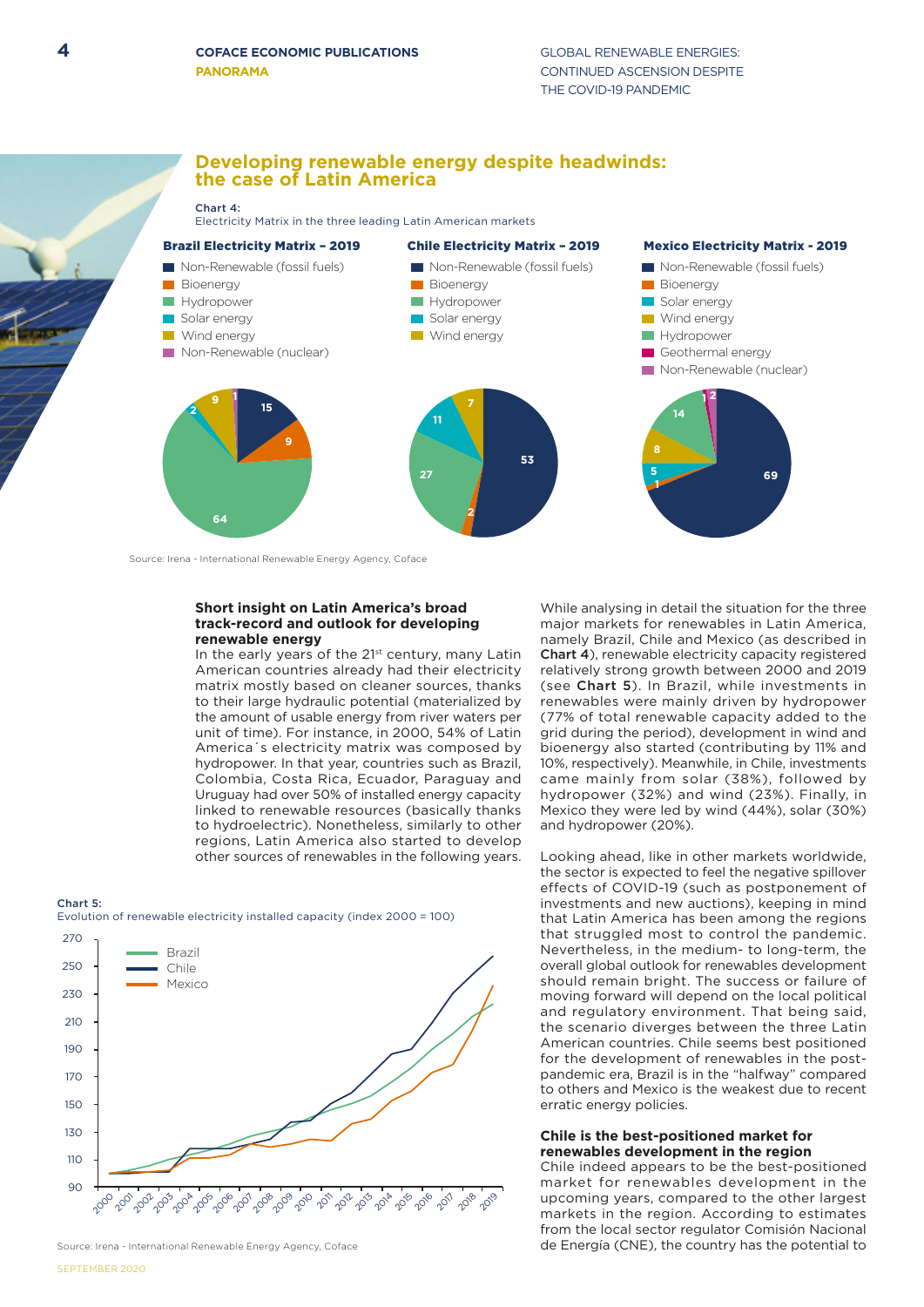develop 40 GW of wind, 12.5 GW of hydropower, over 1,000 GW of solar and 2 GW of geothermal projects. Moreover, it holds a rock-solid regulatory reputation. Furthermore, Chile is relatively more committed to the global decarbonisation transition than Mexico and Brazil.

As an example of the resilient interest in developing renewables in the country, in April 2020, Chile presented its intended nationally determined contributions (INDC) as part of the Paris Climate Agreement (including investment opportunities estimated between USD 27.3 billion and USD 48.6 billion until 2050). The plan sets a reduction goal of roughly 30% until 2030 and carbon neutrality from 2050 onwards. Chile aims to stay below 1,100 MtCO<sub>2</sub>eq (million metric tons of carbon dioxide equivalent) emissions between 2020 and 2030, peaking in 2025 and reaching 95 MtCO<sub>2</sub>eq in 2030 (as a reference, the country emitted 112 MtCO<sub>2</sub>eq in 2016). Moreover, the plan will focus on six key areas: increasing efficiency

in mining and industry (25% of total emission reductions), production and consumption of hydrogen (21%), sustainable construction standards for households, commercial and public buildings (17%), electrified transport (17%), the withdrawal of coal-fired generation plants by 2040 (13%) and other efficiency measures (7%). These carbon budgets are in a bill currently under discussion in Congress. Nonetheless, the massive social protests in 2019 and the COVID-19 outbreak have raised concerns in the short-term. In April 2020, several renewable energy companies sent a letter to the energy minister to protest against changes made to regulations in 2019 and 2020. The aforementioned changes include the price stabilization fund enacted last year (a transitory mechanism to prevent price hikes for households) and the decision to prohibit distribution companies from cutting power to families that failed to pay their bills during the state of emergency, which the government imposed on 18 March to fight COVID-19.

Table 1: Comparing Brazil's and Mexico's renewable market developments

|                                         | <b>Brazil</b>                                                                                                                                                                                                                                                                                                                                                                                                                                                                                                                                             | <b>Mexico</b>                                                                                                                                                                                                                                                                                                                                                                                                                                                                                                                                                                                                                                                                                                                                                                                                                                                                                       |
|-----------------------------------------|-----------------------------------------------------------------------------------------------------------------------------------------------------------------------------------------------------------------------------------------------------------------------------------------------------------------------------------------------------------------------------------------------------------------------------------------------------------------------------------------------------------------------------------------------------------|-----------------------------------------------------------------------------------------------------------------------------------------------------------------------------------------------------------------------------------------------------------------------------------------------------------------------------------------------------------------------------------------------------------------------------------------------------------------------------------------------------------------------------------------------------------------------------------------------------------------------------------------------------------------------------------------------------------------------------------------------------------------------------------------------------------------------------------------------------------------------------------------------------|
| <b>Main features</b>                    | • Global leader in biomass, second largest in<br>hydropower and eighth in wind power.                                                                                                                                                                                                                                                                                                                                                                                                                                                                     | • Renewables have experienced a rapid build-up of<br>investments (much of it in wind and solar power) since<br>the 2013 energy reform <sup>4</sup> .<br>• Competitive energy prices - average price achieved in<br>the third auction of 2017 was USD 20 per megawatt-<br>hour, the lowest price for solar in the whole of Latin<br>America.                                                                                                                                                                                                                                                                                                                                                                                                                                                                                                                                                         |
| <b>COVID-19 short-term side effects</b> | . In March 2020, the Ministry of Mines and Energy<br>suspended auctions on power, renewables and<br>transmission that were scheduled for 2020 <sup>5</sup> .<br>In early August 2020, ANEEL approved a<br>bidding notice for transmission lines scheduled<br>for December 2020.<br>. The year-to-date depreciation of the BRL is<br>making equipment imports more expensive <sup>6</sup> .<br>• Decree number 10.350 contemplated a financial<br>aid of up to BRL 15.3 billion (roughly USD 3 billion)<br>for companies operating in the sector.          | . In April 2020, Grid operator Cenace suspended<br>preoperational inspection tests for wind and solar<br>parks, under the pretext of ensuring grid reliability<br>amid reduced electricity demand during the COVID-19<br>crisis (although courts halted implementation)<br>. Energy regulator CRE authorized the state electricity<br>utility CFE to hike rates on electricity transmission<br>tariffs for private generators.<br>• Consequently, rates were raised between 428%<br>and 811%.                                                                                                                                                                                                                                                                                                                                                                                                       |
| Long-term perspectives                  | • Halfway between Chile and Mexico.<br>. Despite the federal government's lack of<br>engagement towards environmental topics,<br>private investments in renewables should resume<br>thanks to a pro-market and privatization agenda<br>(including the local leader in generation and<br>transmission SOE Eletrobras).<br>. Threat: the political risk could cause knock-on<br>effects on the government's pro-business agenda<br>and needed regulatory improvements.<br>• Transmission infrastructure gap remains a<br>challenge, affecting power supply. | . Most negative outlook among the three countries<br>- economic policies have damaged the business<br>environment.<br>. The regulatory shift caused by President Andrés<br>Manuel López Obrador's (AMLO) push to strengthen<br>the positions of CFE and public oil company Pemex.<br>. In 2019, the government cancelled the fourth round<br>of auctions for permits to supply renewable energy to<br>the grid and altered a rule that established a banking<br>market for "clean energy certificates" (CELs). The<br>change allowed older state-owned hydroelectric<br>energy plants to participate as well (a judge ruled<br>to suspend the change in December 2019). Local<br>business association CCE (Consejo Coordinador<br>Empresarial) cried out that the recent policy changes<br>violate the rights of all sector participants, putting<br>investments worth over USD 30 billion at risk. |

- 4 The 2013 energy reform allowed private and foreign investment across the energy value chains for the first time in 75 years.
- 5 This included renewables auctions by the local electricity regulator ANEEL, which were programmed for May 2020 and would have set projects of 28.66 gigawatts (GW) of solar, 20 GW of wind, 1.14 GW of biomass and 600 MW of hydropower.
- 6 While in the wind segment, the local industry is able to deliver roughly 80% of turbines, in the solar segment, most of the equipment are imported from China.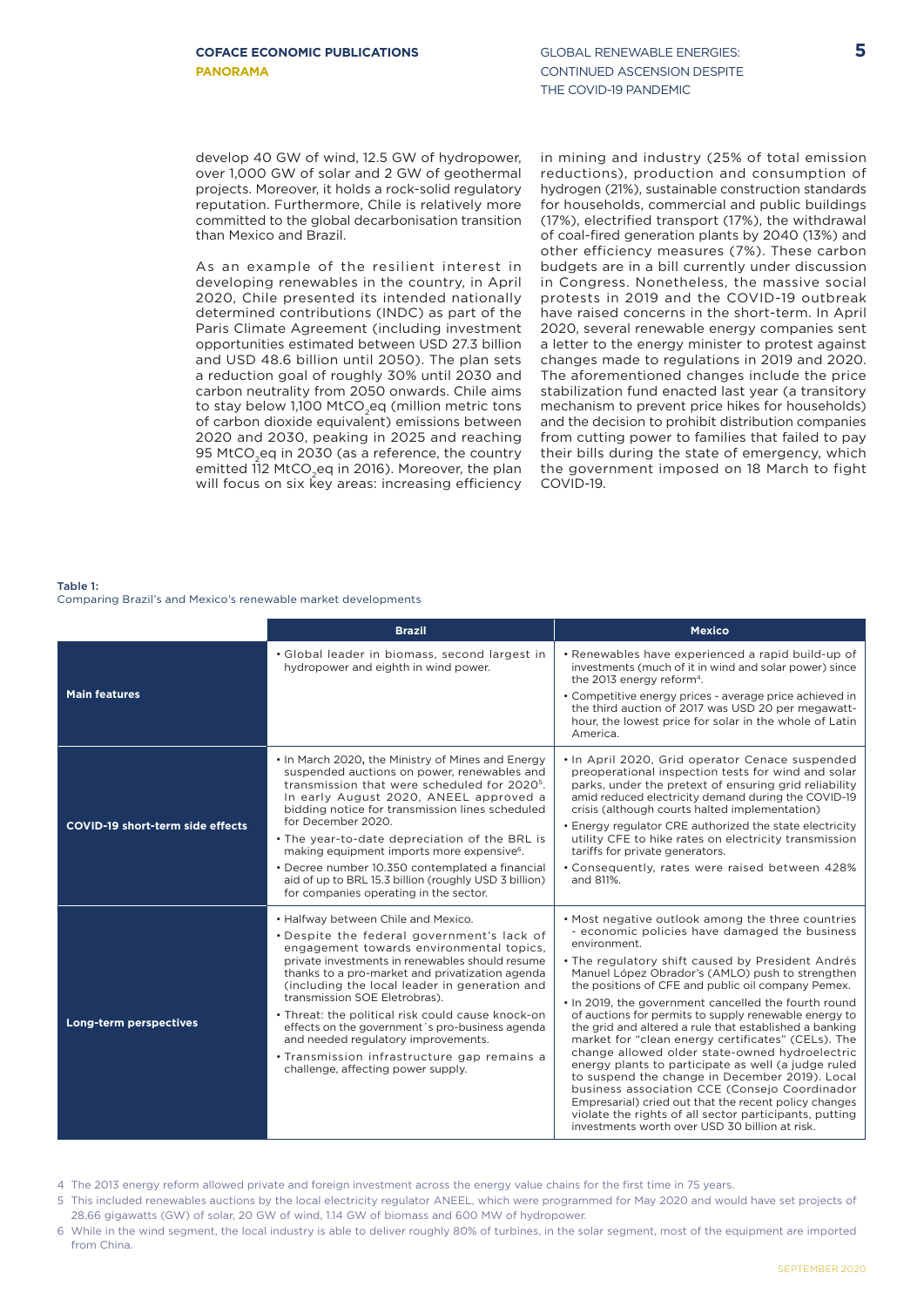SEPTEMBER 2020

## INSERT 2:

## **Emerging market example of renewables creation – biomass from sugarcane in Brazil**

Brazil is the second largest global market for bioenergy electricity (just behind the United States). According to IRENA, it accounted for 9% of the country´s total electricity installed capacity in 2019. In fact, the local development of the segment is mainly associated with sugarcane. The country is the largest producer of this agrocommodity and energy cogeneration became a secondary process resulting from the use of waste from the primary industrial process. For instance, the sugarcane industry, which produces sugar and ethanol, uses its bagasse as fuel to produce electricity. This means that what was previously a waste from the sector becomes an input for the manufacturing of a third product: bioelectricity. It is produced by burning bagasse in boilers (generating heat), which passes through

a turbine and turns into mechanical energy. Then it goes to the generator and becomes electrical energy. Overall, this electricity drives the engines of plants, which are self-sufficient, and the surplus is made available by most of the state's plants to the National Integrated System (SIN). According to the Energy Cogeneration Industry Association (Cogen), Brazil has 18.6 GW of installed capacity in cogeneration plants, 15 GW of which produce energy from biomass, black liquor, and wood residues, among others. Sugarcane bagasse plants account for 77% of total biomass plants. Moreover, taking into account the same source (albeit energy sales represent 10% of revenue from sugarcane harvests), this corresponds to 30-40% of the factories' profitability.

## Chart 6:

Installed Biomass Power Capacity by energy source in Brazil, MW, March 2019



Source: ANEEL, Coface

Currently, the environment is clouded by the COVID-19 crisis (causing a drop in electricity usage and requests from energy distributors to review long-term contracts). Nevertheless, the segment is likely to return to growth after economic activity recovers. The main hindrances to growth are related to the need to boost investments (modernization of sugarcane growing techniques) and improve the regulatory framework. In this sense, the change in legislation promoted in June 2019, which added the biofuel sector among the industries that applied for the named *encouraged debentures,* tends to foster the segment. For instance, the latter can be issued with the aim to finance projects related to implementation, modernization and maintenance. As a result, the Brazilian Sugarcane Association (UNICA) expects this change to foster sugarcane bagasse power capacity, expanding output by 60% by 2030. It is also worth noting that the electricity coming from bagasse still

needs to become more competitive in terms of prices. It is still relatively more expensive than other renewable sources, such as wind and hydropower (reducing its competitiveness in recent auctions). As an example, the figures of January 2019 referring to the consolidated result of an auction held by the Chamber of Electric Energy Commercialization (CCEE) showed the average price of biomass at roughly 238.6 BRL per MWh (roughly USD 65 at the January 2019 rate), well above wind (46 BRL/MWH) and hydropower (44 BRL/MWh). The relatively high price is attributed to costs related to the implementation and connection of cogeneration plants to the SIN. The latter accounted for 60% of total generated power in biomass plants, while the remaining 40% is linked to self-consumption. In terms of plants, according to UNICA figures for July 2019, out of the 404 sugarcane bagasse power plants, 169 were entirely dedicated to selfconsumption.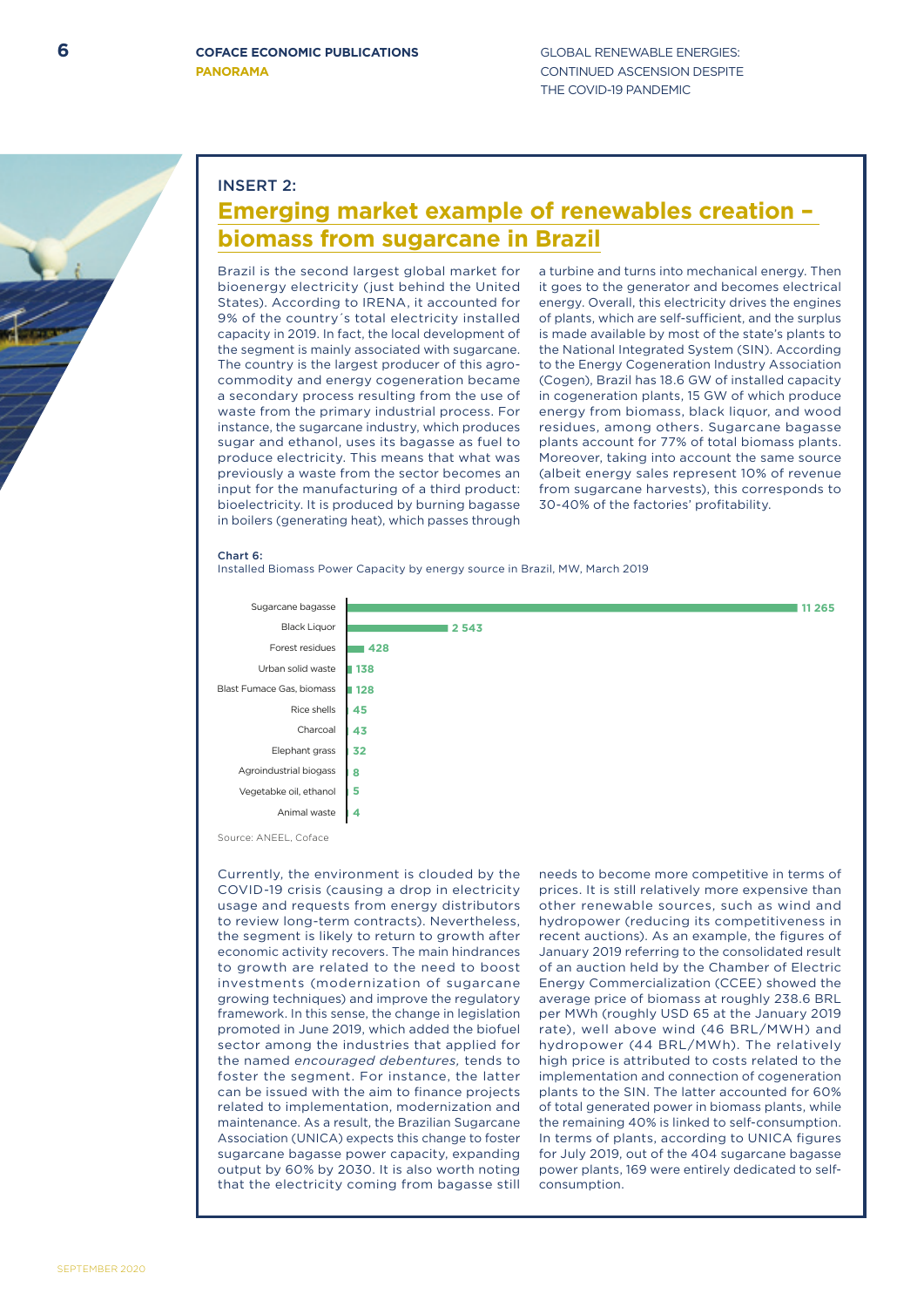## **RENEWABLE ENERGY DEVELOPMENT AND ASSOCIATED INNOVATION OUTLOOK**

## **Multiple challenges lie ahead**

## **Shocks in supply chains**

While infrastructure projects in renewable energy were on the rise since the beginning of the 2000s and were bracing for another year of steady growth in 2020, the COVID-19 shock turned initial anticipations upside down. According to the IEA<sup>7</sup>, the COVID-19 pandemic will strike many triggers of the renewables' rise and will cause capacity additions to decrease by 13% in 2020, after ten years of steady growth. However, 2021 could witness a rebound in yearly capacity additions with a growth of 17%, thus helping the sector to equate 2019 levels, mainly thanks to delayed projects coming online. Europe will show the largest decrease due to stringent lockdowns in several countries, and smaller auction appetite from investors. In a study<sup>8</sup> published in July, the Bloomberg New Energy Finance (BNEF) observed that during the first semester of 2020, offshore wind final decision investments grew by 319% compared to the same period of the previous year, pushing global renewables investments to grow by 5%. However, solar and onshore wind, the bulk of renewables, decreased by 12% and 21%, respectively. Offshore wind projects were bigger, as their cost has continuously decreased since 2012, and developers were rushing to benefit from Chinese subsidies ending in 2021.

Moreover, lockdowns across the world brought supply chains to a halt, as many plants were shut down for safety reasons, notably in China, an essential global actor in renewable energy (see Insert 1 p. 3). Therefore, lockdowns and difficulties in China led to disruptions on the whole value chain worldwide.

Equipment could not be shipped, which caused delays in solar farm facilities. Many input products come from provinces in China hit by the epidemic, which forced plants in Southern Asia or in the United States to lower their own activity. China is home to 70% of all photovoltaic modules production globally, and the slow recovery will only be fully effective at the end of first semester of 2021 (H1) and during H2.

For instance, in Europe, a 3-month delay in the shipment of critical parts could translate into a prolonged extension of construction, assessed at up to 6-months due to environmental restrictions.

Labour shortages were also felt, as many countries closed their borders to foreign workers. We expect these shortages to disappear gradually towards the

end of the year, as plants have started to reopen since the second quarter, but the shock could remain roughly until the end of the year for current projects. Nevertheless, higher equipment prices is one aspect of these shortages that might last for the remainder of the year, and could impact the subtlety of project development, as the economics of the projects rely on price assumptions made before the onset of this crisis. However, demand for insurance products may pick up in the near future, to protect buyers from "force majeure" disruptive effects on electricity delivery when projects are delayed due to pandemics<sup>9</sup>.

Finally yet importantly, public administrations were disturbed by lockdowns as well, causing approvals to be postponed and affecting developers financially, adding to their woes regarding lack of revenue stability induced by volatility in electricity prices.

## **Liquidity constraints**

The renewables sector depends highly on access to financing and needs to develop its infrastructure to generate electricity. As such, it shares a similarity with the oil and gas industries, or with thermal coal. when hydrocarbons are used as primary inputs to produce electricity. According to the United Nations Environment Program (UNEP), around 75% of all funding come from asset finance<sup>10</sup> (Chart 7). mostly from private entities. Using one's own balance sheet to finance a project bears high risks, particularly when conditions change dramatically. Financing may dry up, because financial institutions have to make some provisions, as risks are increasing in many sectors of the global economy. This lower availability of funds will squeeze projects with lower returns or with higher associated risks. Investors' confidence has already been impacted by the shockwave of the pandemic, but also by the creditworthiness of electricity purchasing entities (see below). Investors commit to longerterm contractual clauses, which are based on a certain level of stability, but many economic agents such as States (and their related public entities), corporates and banks are already highly impacted. Public and corporate debts are expected to soar, while banking activity may suffer from the costs induced by non-performing loans and stricter regulations. Moreover, liquidity could become scarce, as economic activity is contracting globally, while political risks and trade disputes are on the rise as well. Furthermore, since projects are riskier than before, investors could ask for higher returns or lenders could increase their interest rates, which may further push some renewables developers out of the market.

<sup>7</sup> Renewable Energy Market Update, IEA,2020. https://www.iea.org/reports/renewable-energy-market-update

<sup>8</sup> https://about.bnef.com/blog/colossal-six-months-for-offshore-wind-support-renewable-energy-investment-in-first-halfof-2020/

<sup>9</sup> https://www.windpowermonthly.com/article/1674748/insurance-little-help-coronavirus-hit-wind-sector

<sup>10</sup> https://wedocs.unep.org/bitstream/handle/20.500.11822/29752/GTR2019.pdf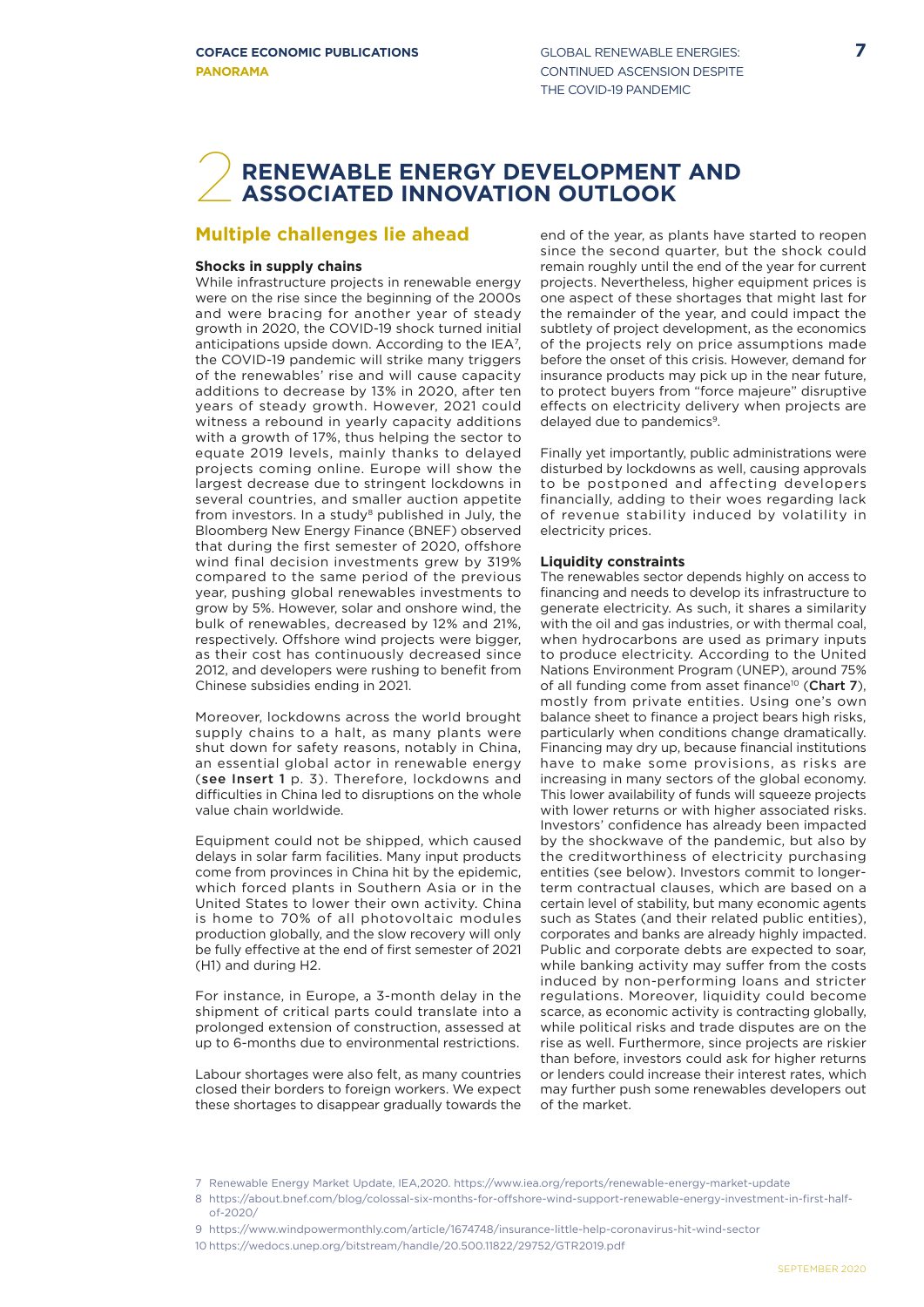Chart 7:

Global breakdown of renewables projects' funding origins (% of total funding)



Sources: UNEP, BNEF, Coface

## **High electricity price volatility looking ahead**

As global economic growth was impacted by the sudden implementation of lockdowns in several parts of the world, we expect electricity consumption to decelerate consequently. This is particularly true for many emerging markets, where the manufacturing sector is not mature enough and is highly energy-intensive. OECD countries are located on the opposite side of the spectrum, where economic activity is less dependent on energy use, mainly electricity, thanks to higher efficiency enabled by the manufacturing sector and the preponderance of the services sector<sup>11</sup>. However, while this decoupling is well known, a recession, which Coface anticipates for 2020 in many countries, will be followed by lower electricity demand. According to Eureletric, a professional association of electricity producers in Europe, the lockdown induced hourly prices will be negative, and further accelerate the long-term decline of gross prices in this region<sup>12</sup>. The main rationale behind this trend was a 5% drop in demand in Q1 2020, while better weather conditions caused higher electricity generation from renewables. However, stay-at-home orders delayed the

maintenance of power plants for the coming winter, which contributed in putting the supply-demand balance into disarray.

With several renewables projects set to materialize in 2020 and 2021, higher electricity supply coming from renewables should push wholesale electricity prices in negative territories. Furthermore, many renewables developers in the United States are selling their electricity directly to customers ("merchant projects"), without passing through the utility grid, and will be impacted by lower revenue induced by the lower activity of their customers. This trend is a consequence of the development of reverse auctions bids, enabled by both governments and their regulators' will to decrease the cost of subsidies (notably through feed-in-tariffs schemes). As such, developers are facing lower and more volatile market prices, as prices are not guaranteed like they were in the past<sup>13</sup>. Developers and their investors could be the recipients of higher credit risk in case of prolonged periods of lower electricity prices, but developers who are on PPA schemes<sup>14</sup> could mitigate this. From the producers' side, a good example is Orsted,

11 https://www.eia.gov/todayinenergy/detail.php?id=33812

14 A Power purchase agreement is a contract between a buyer and a seller of electricity on pre-agreed terms linked to prices and tenure.

<sup>12</sup> https://www.eurelectric.org/covid-19/

<sup>13</sup> https://www.mckinsey.com/industries/electric-power-and-natural-gas/our-insights/merchant-risk-management-the-newfrontier-in-renewables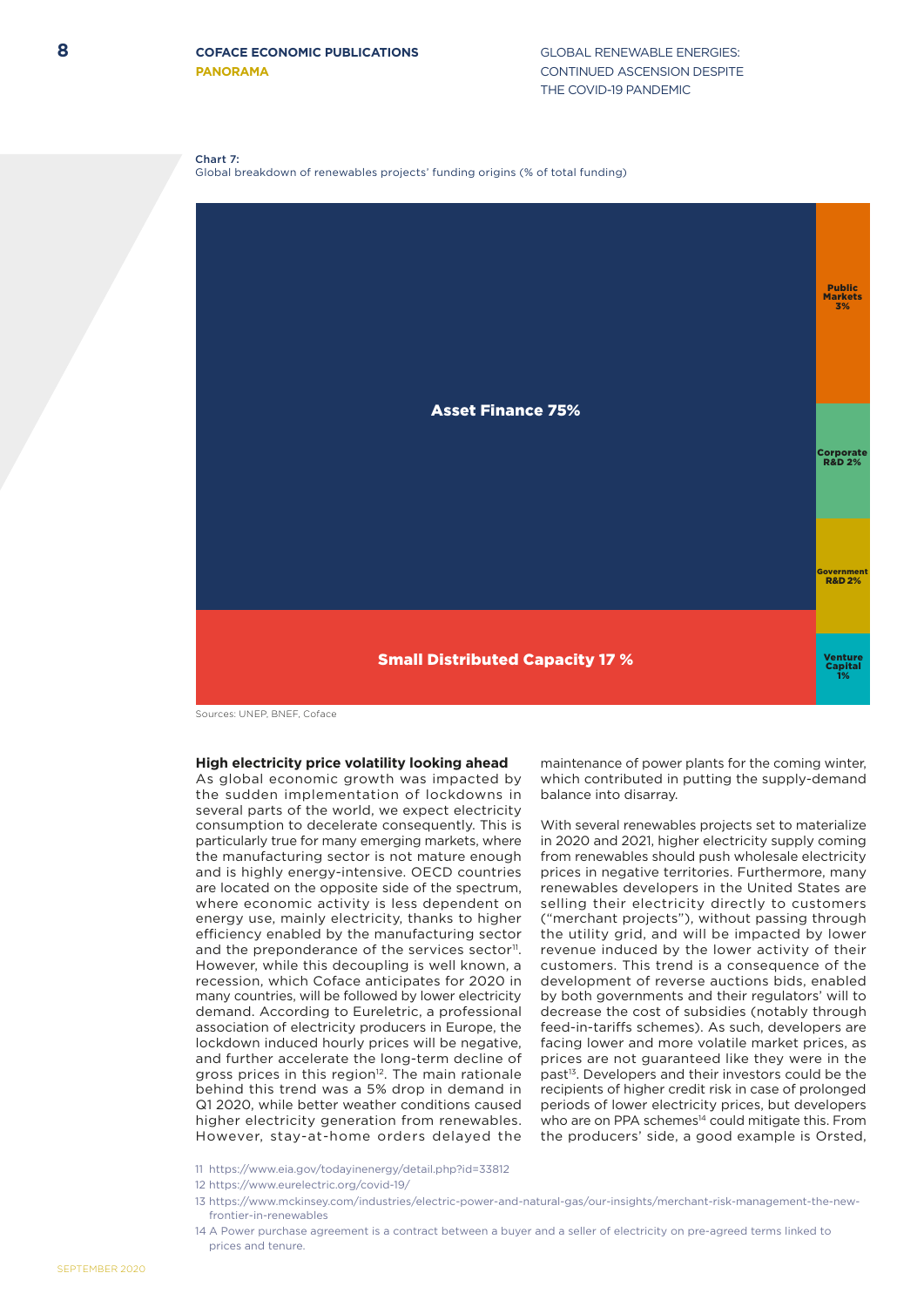a Danish renewables electricity producer, which has made provisions to counter heightened risks from some of its customers<sup>15</sup>. As liquidity could become scarce for many corporates around the world, creditworthiness of electricity buyers could decline, like in the case of Covestro AG, a German chemical company buying electricity from Orsted (generated by a wind farm), who saw a credit rating downgrade by Moody's in end-March 2020.

## INSERT 3: **Will Europe still be a "powerhouse" for renewable energy beyond the "COVID-19 pandemic era"?**

In 2019, the European Union (EU) pledged a multiyear plan to make its economy sustainable, by using its resources more efficiently and fighting pollution<sup>16</sup>. Renewables are one of the main targets, and the European Commission (EC) asserted its commitment to push for higher integration of renewables into the different electricity grids and to finance research and development. While these propositions were warmly accepted by the renewables industry as a whole, they fell short of what the industry considered a true answer to the challenges posed by COVID-19. Renewables energy developers are urging the EC and member States to ease permit allowances<sup>17</sup> and access to financing. At the time of writing, there are no detailed insights about renewable energy development plans in the pan European green recovery project announced in June 2020. Indeed, there is no consensus (at the time of writing) between member States on the actions to take. Furthermore, some members, such as Greece and several Eastern European countries, are urging their counterparts to first focus on the economic challenges caused by the pandemic rather than engaging into the path to carbon neutrality. Therefore, whether the intiative launched in 2019 by the EC will continue or not in the "post-pandemic" era remains unclear at the time of writing.

## **Keeping an eye on the integration of renewables into the grid**

There is a general and shallow perception that renewables had a bad impact on utilities. The intermittency of electricity generation pushed utilities to commission 'backup plants', particularly in the case of wind energy generation, generally natural gas powered, to compensate for the lack of electricity during the night or in absence of wind. While balancing power with neighbour countries, electricity is a way to counter the negative effect of intermittency. Since European countries have developed integrated grids, the interconnection of these national power systems can mitigate risks in periods when renewables cannot generate power18. Nonetheless, the European case is seldom encountered around the world, as national grids lack interconnection. Imbalances between

supply and consumption are also alleviated by improving weather forecasting techniques. On the demand side, advanced metering systems help by identifying customers' needs precisely. However, utilities have to manage a legacy of nuclear and fossil fuel powered plants, which are expensive to run when not used at full capacity. Utilities were able to cope with some of the negative effects, by hedging their production or by selling it within longer-term contracts with fixed prices, contrary to merchant exposure, a type of spot market where prices are highly volatile.

The lack of continuous electricity generation from the renewables side, particularly when demand is higher, has an impact on utilities' profitability. This led companies around the world to propose the integration of battery to store electricity, to smooth supply and match demand needs. Batteries could be a game changer, as already the case in the automotive industry with the irruption of electric and plug-in hybrid vehicles. One reason behind this widespread adoption is that the cost of batteries will drop over the next decade, as more and more companies rush to develop their own supply, and by economies of scale becoming more prevalent accordingly. Batteries will be integrated into utilities' grids in order to help them cope with intermittency and to supply the grid with electricity collected during the day or when winds blow. However, this is a 'double-edged sword', since batteries can help decentralized systems of production without customers connecting to grids. As investors and insurers are pushing fossil fuels out of the power mix, for various reasons, utilities are facing a conundrum. The legacy has to be managed, even against the public opinion's pressure. Large nuclear plants do not seem appealing anymore, much like coal fired plants. However, they are here to stay, as nuclear plants in Europe are the key source of base load. Moreover, the financial ability of utilities, notably those under the regulation of local governments or the central State, is under strain, as selling prices cannot change dramatically. In the meantime, power producers face higher costs and a strong need to invest, in order to manage the environmental transition. Utilities need to develop large-scale battery systems in order to keep up with decentralized power systems. They need to spend money on pilot projects while waiting for a full deployment later. As things are changing quite dramatically and relatively quickly, the widespread adoption of battery is only a matter of time and could become a mandatory trajectory for utilities, as it is combined with the rise of renewables and will affect these actors financially. Furthermore, lower fossil fuels prices (notably oil and natural gas) will pose a conundrum to many utilities, particularly those which are regulated. They will be facing a tough choice: using fossil fuels because of their lower cost or banking on the bonanza created by renewables and battery storage of electricity.

<sup>15</sup> https://orstedcdn.azureedge.net/-/media/www/q12020/investor-presentation-q1-2020.

ashx?la=en&rev=b9e72433a257498090e9aede2d21d5e6&hash=62C9AC265426F1F01F9C86C3C16AC3A9

<sup>16</sup> https://ec.europa.eu/info/strategy/priorities-2019-2024/european-green-deal\_en#latest

<sup>17</sup> https://www.evwind.es/2020/06/11/eu-recovery-plan-its-time-to-roll-up-our-sleeves-for-a-green-recovery/75083

<sup>18</sup> https://www.tdworld.com/renewables/article/20973433/renewable-energys-impact-on-power-systems

<sup>19</sup> For a complete list of sectors covered by Coface, see https://www.coface.com/News-Publications/Publications/Country-

Sector-Risk-Barometer-Q2-2020-Quarterly-Update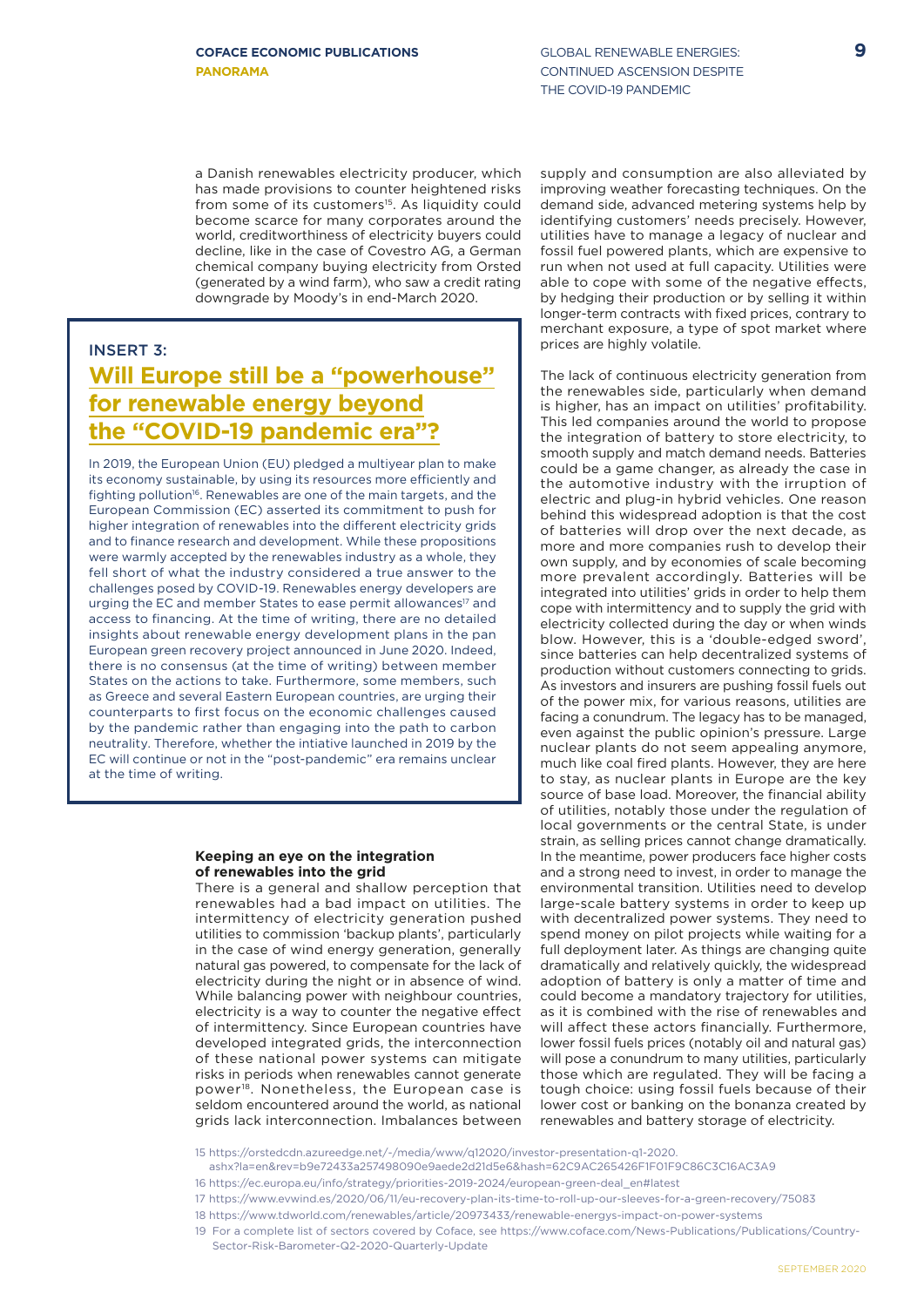## **Chemicals, Metals, Paper, Wood and ICT19 sectors are expected to be the largest users of renewable energy**

Customers, both households and businesses, want to save money by lowering their electricity bills and to have a choice regarding the source of power (natural gas, nuclear, solar plant, etc.). For instance, many corporates and institutions are facing huge pressure to lower the environmental impact of their operations, by installing solar panels on their rooftops for instance. They are also engaged in pilot projects with electricity storage associated to battery systems. Corporate sourcing of electricity generation from renewables is on the rise, notably in Europe, Asia and North America, but also in emerging countries. According to a 2018 study from the IRENA20, the main sectors sourcing their electricity needs from renewables are activities linked to materials, that is to say mainly chemicals, wood (pulp production activities) and paper, miners and metal makers. This is mainly because the capital intensity and the polluting aspects of their operations are pushing them towards renewables, to comply to stricter regulations and active scrutiny from environmental activists and public opinion, but also to lower their costs, as renewables are becoming increasingly cheaper.

Corporate Social Responsibility (CSR) is actively sought after by companies, particularly in high label ranking, and is identified as of nature to contribute to a positive marketing brand image for a company, with the potential to prevent legal risk, particularly when it emanates from actions by environmental associations for example. Indeed, this can be a devastating blow to corporate reputation otherwise, and many investors are seeking to divest from highly polluting sectors, constrained by campaigns from the civil society. After the costs are factored in, sourcing electricity from renewables seems a desirable investment, which can be designed/ built up in various ways. For instance, a company can

pay an independent producer to purchase what it needs through Power Purchase Agreements (PPA), can place panels on its rooftops, build windmills, or buy certificates sold on financial markets by an electricity producer from renewables. Around 39% of electricity sourced from renewables come from self-generation, that is to say when a company produces its own electricity. Corporates from the abovementioned manufacturing sectors are using this form of generation due to their high volume of electricity consumption. While electricity from renewables accounts for only a tiny part of their overall electricity demand, this share is expected to grow in the upcoming years, since it is a general trend. Companies are indeed required to fight against climate change and its impacts on the environment. In terms of inducements for them to do so, there are regulatory frameworks and several public incentives (see Insert 3 on Europe p.9 for example)

In this regard, the large international e-retailer company Amazon's approach to renewable energy is emblematic of that of the American 'tech giant'. Similar to peers in the technology sector, it needs large quantities of electricity for its datacentres around the world. The company built and is building utility-scale solar projects in the US and in China for that purpose<sup>21</sup>. Large corporates in the United States are forsaking utilities for their electricity needs. For instance, retailers such as Walmart and Costco are quitting utility Dominion Energy, and Apple and Microsoft are highly reticent of the utility's projects to produce more electricity from natural gas<sup>22</sup>. Utilities have to manage a legacy of fossil fuel powered plants and cannot turn overnight towards more renewables inclusion, even though they invest and provide some US counties with electricity from solar plants $23$ . Therefore, this remains a key challenge for utilities companies going forward.

- 19 For a complete list of sectors covered by Coface Economic Reseach Department, see https://www.coface.com/News-Publications/Publications/Country-Sector-Risk-Barometer-Q2-2020-Quarterly-Update
- 20 https://irena.org/publications/2018/May/Corporate-Sourcing-of-Renewable-Energy
- 21 https://press.aboutamazon.com/news-releases/news-release-details/amazon-announces-five-new-utility-scale-solarprojects-power
- 22 https://www.greentechmedia.com/articles/read/how-4-top-u-s-utilities-are-grappling-with-the-energy-transition
- 23 https://www.environmentalleader.com/2020/01/virginia-county-purchases-power-from-new-amazon-arlington-solarfarm-2/